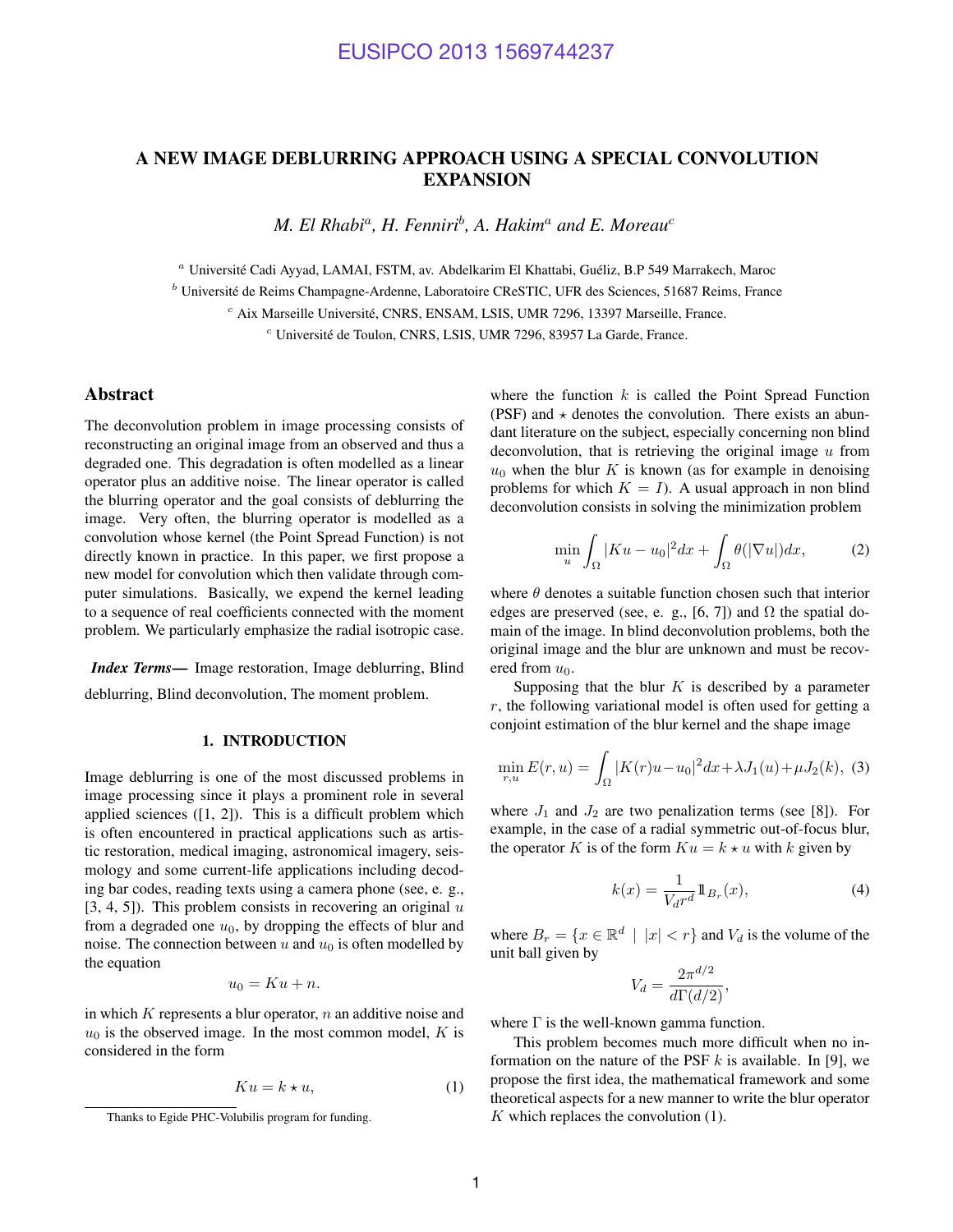This form consists in writing  $Ku$  as a sum which approximates the convolution  $k \star u$ :

$$
Ku = \sum_{\alpha \in \mathbb{N}^d} \frac{(-1)^{|\alpha|}}{\alpha!} \sigma_\alpha \partial^\alpha u.
$$
 (5)

Our purpose here is to present some practical issues and our numerical results. Of course in practice, the sum in 5 is truncated and the parameter  $r$  describing  $K$  can be considered as the sequence of the coefficients  $(\sigma_{\alpha})_{\alpha}$  appearing in the sum (5). These coefficients are linked to *the moments* of k and could be explicitly computed when  $k$  is known.

In blind deconvolution problems, the parameter  $r$  is often unknown and must be computed by solving an inverse problem such as (3). Thus, setting the correct constraints on this parameter is of crucial importance. We shall see that this question is intimately linked to the *moment problem* (see [10, 11, 12] for more details). The truncature of the sums (5) and the recover of the PSF k from the coefficients  $(\sigma_{\alpha})_{\alpha}$ are also important questions which will be treated in this paper. The paper is organized as follows : section 2 defines the proposed model and how it approaches the blind deblurring problem. After an introduction of the *moment problem*, we show how to determine the PSF from the moments. In section 3, we give a practical way to use the sum (6). Finally, some numerical results illustrate this work in Section 4.

#### 2. THE MODEL

We start this section by giving a summarized presentation of the model. In its general version, the model proposed here can be expressed as follows:

- The blur operator  $K$  is parametrized by a sequence of positive real numbers  $(\sigma_{\alpha})_{\alpha \in \mathbb{N}^d}$  and writes into the form 5.
- The sequence  $(\sigma_{\alpha})_{\alpha \in \mathbb{N}^d}$  is subject to the following abstract constraint

There exists a positive function 
$$
k
$$
 on  $\mathbb{R}^d$  such that  
\n
$$
\forall \alpha \in \mathbb{N}^d, \int_{\mathbb{R}^d} x^{\alpha} k(x) dx = \sigma_{\alpha}.
$$
\n(6)

Condition (6) means that the coefficients  $(\sigma_{\alpha})_{\alpha}$  are *the moments* of a non negative function  $k$  on  $\mathbb{R}^d$ . From a practical viewpoint this condition is not tractable in this form and must be made more explicit. We shall see that this question is intimately linked to the well known *moment problem.*

If in addition, we suppose that the blur is radial symmetric (i. e.  $k(x) = k(|x|)$ , then the approximation (5) becomes

$$
Ku = \sum_{k\geq 0} \frac{\Gamma(d/2)}{2^{2k}\Gamma(k+d/2)k!} \sigma_k \Delta^k u,\tag{7}
$$

where  $\Delta$  is the Laplace operator. Notice that in practice, the Laplacian  $\Delta$  is considered in its discrete form. As we shall show in section 3, from the discrete viewpoint approximations, (5) and 7 converge for any image  $u = (u_{i,j})$ , provided that some soft conditions are satisfied by the coefficients  $(\sigma_{\alpha})_{\alpha}$ :

*There exists a bounded function*  $\rho$ *, non negative on*  $\mathbb{R}_+$ *, such that*

$$
\sigma_0 = 1, \ \sigma_k = \int_0^{+\infty} t^k \rho(t) dt, \text{ for } k \ge 0.
$$
 (8)

This condition can be seen as a one dimensional moment problem on the half-line; it is called the *Stieljes problem*. Notice that the functions  $\rho$  and  $k$  are linked by the identity

$$
k(x) = \frac{2}{A_d}|x|^{2-d}\rho(|x|^2),
$$
\n(9)

where  $A_d$  is the surface area of the unit sphere given by

$$
A_d = \frac{2\pi^{d/2}}{\Gamma(d/2)}
$$

More, we can suppose that the function  $k$  has a compact support, that is

$$
k(x) = 0 \text{ for all } |x| > r,
$$

where the parameter r is the radius of the support of k. Setting  $\delta = \sqrt{r}$ , we can write

$$
\sigma_k = \delta^k \sigma_k^{\star},\tag{10}
$$

where  $(\sigma_k^{\star})_{k\geq 0}$  is a sequence of real numbers satisfying the constraint:

*there exists a function*  $\rho^*$ *, nonnegative on*  $[0,1]$ *, such that* 

$$
\sigma_0^* = 1, \ \sigma_k^* = \int_0^1 t^k \rho^*(t) dt, \text{ for } k \ge 0. \tag{11}
$$

Now, we can see that the connection between the model (5) and the convolutive model (7) is evident. The sum (5) approximates formally the convolution  $k \star u$ , with k solution of (6), that is

$$
\star u \approx \sum_{\alpha \in \mathbb{N}^d} \frac{(-1)^{|\alpha|}}{\alpha!} \sigma_\alpha \partial^\alpha u.
$$

For example, in the case of a radial out-of-focus blur, the PSF  $k$  is given by (4) and one has

$$
\rho(t) = \frac{d}{2r^d} t^{d/2 - 1} \mathbb{1}_{[0, r^2]}(t), \ \sigma_k = \frac{d}{d + 2k} r^{2k} \text{ for } k \ge 0.
$$
\n(12)

In the case of a gaussian blur, one has

 $k<sub>1</sub>$ 

$$
k(x) = \frac{1}{(2\pi)^{d/2}\sigma^d} \exp(\frac{-|x|^2}{2\sigma^2})
$$
 (13)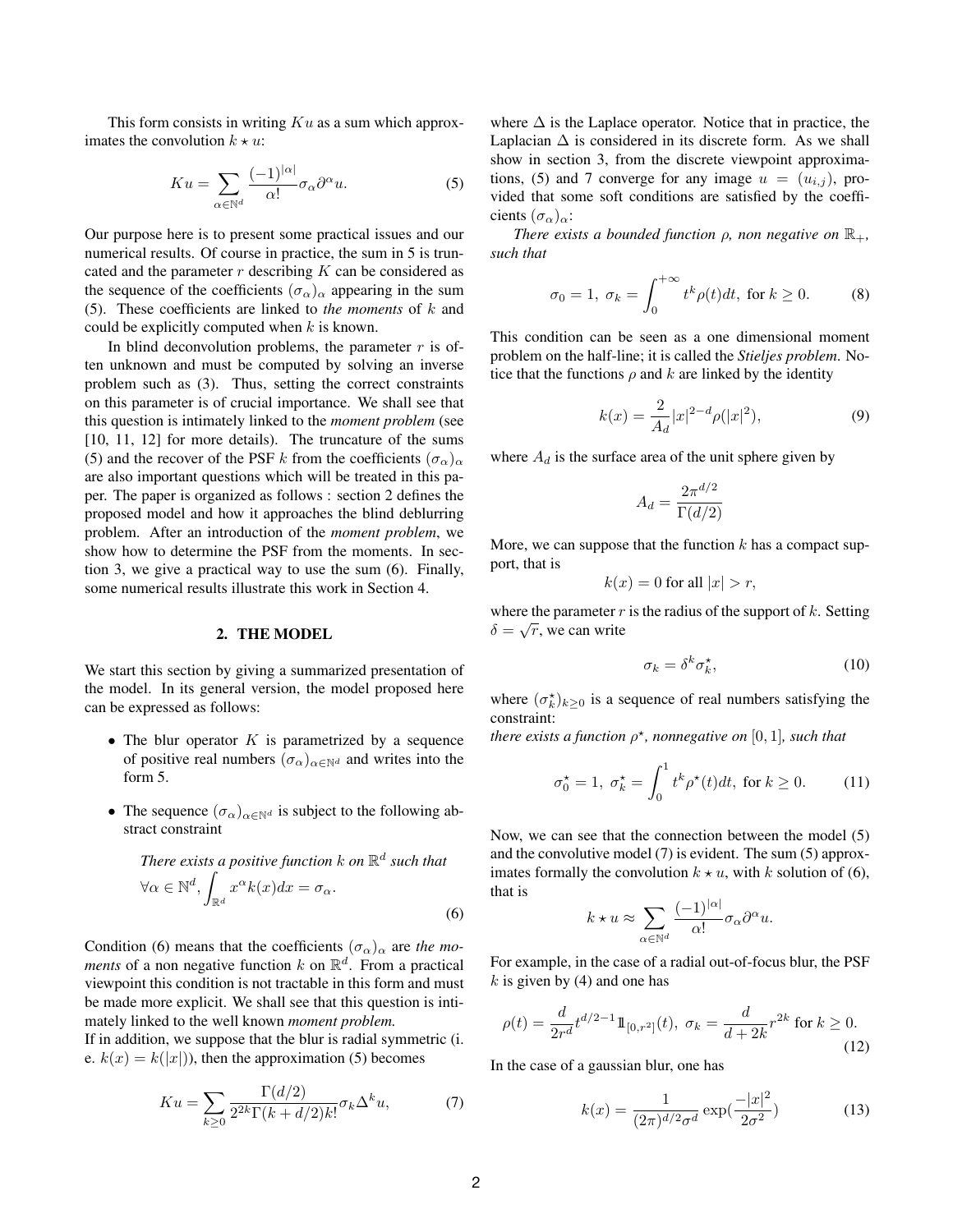$$
\rho(t) = \frac{1}{2\Gamma(d/2)\sigma^d} \left(\frac{t}{2}\right)^{d/2 - 1} \exp(-\frac{t}{2\sigma^2}), \quad (14)
$$

and

$$
\sigma_k = \frac{(2\sigma^2)^k \Gamma(k + d/2)}{\Gamma(d/2)} \text{ for } k \ge 0.
$$

In practical problems, we can use expressions (5) or (7) in non blind deconvolution problem, after computing the coefficients  $(\sigma_{\alpha})_{\alpha \in \mathbb{N}^m}$  or  $(\sigma_k)_{k \in \mathbb{N}}$ . Indeed, in blind deconvolution problems, the sequence  $(\sigma_{\alpha})$  is unknown or partially known (as for the out-of-focus blur) and must be estimated simultaneously with the original image. In other terms, the parameter r can be considered as the sequence  $(\sigma_{\alpha})$ . In the case of a centro-symmetric and compactly supported PSF, r can be considered as the pair  $(\delta, (\sigma_k^{\star})_{k \in \mathbb{N}})$ . In the simplest case of a radial symmetric out-of-focus blur of the form (4) (resp. a gaussian blur of the form  $(13)$ ) r is nothing but the unknown radius r (resp. the standard deviation of the gaussian blur  $\sigma$ ).

#### 3. CONVERGENCE OF THE EXPANSION AND TRUNCATURE

In this section, we focus our attention on the truncature of expansion (7). By sake of simplicity, we treat only the case of a radial symmetric blur given by the sum (7). Notice that in practice this sum is truncated. Hence, the operator  $K$  is replaced by a finite sum

$$
K_N u = \sum_{k=0}^N \frac{\Gamma(\frac{d}{2})}{2^{2k} \Gamma(k + \frac{d}{2}) k!} \sigma_k \Delta^k u,\tag{15}
$$

for some integer  $N \geq 1$ . Two questions pop up in this case; at what order should we truncate this sum? (b) what are the constraints on the truncated sequence  $(\sigma_k)_{k>0}$ ?.

The purpose of the following section is to give an answer to these questions.

In the discrete form, an image is composed of a set of pixels indexed by  $(i, j)$ ,  $1 \le i \le N$ ,  $1 \le j \le M$ .  $u =$  $(u_{i,j})_{1 \leq i \leq N, 1 \leq j \leq M}$  belongs in X, where  $X = \mathbb{R}^{N \times M}$ . The space  $X$  is equipped with the euclidian inner scalar product:

$$
\forall u, v \in X, \ \langle u, v \rangle_X = \sum_{i=1}^N \sum_{j=1}^M u_{i,j} v_{i,j}.
$$

By a minor abuse of the notation, we state for  $X^m$ , where  $m \geq 1$ , the space  $(\mathbb{R}^m)^{N \times M}$ . The gradient of  $u \in X$ , written  $\nabla u$  belongs to  $X^2$  and could be defined by several manners. One of them consists to set  $\nabla u = (g^{(1)}, g^{(2)})$  with:

$$
g_{i,j}^{(1)} = \begin{cases} u_{i+1,j} - u_{i,j} & \text{if } i < N, \\ 0 & \text{if } i = N. \end{cases}
$$
  

$$
g_{i,j}^{(2)} = \begin{cases} u_{i,j+1} - u_{i,j} & \text{if } j < M, \\ 0 & \text{if } j = M. \end{cases}
$$
 (16)

The div operator is defined in  $X^2$  to X as the adjoint operator of  $-\nabla$ . So, for all  $p = (p^{(1)}, p^{(2)}) \in X^2$ , we have:

$$
\forall z \in X, \langle \text{div} p, z \rangle = -\langle p, \nabla z \rangle.
$$

We state for all  $u \in X$ ,

$$
\Delta u = \text{div}(\nabla u). \tag{17}
$$

Then, from the definition of the divergence, we have:

$$
\forall u, v \in X, \langle \Delta u, v \rangle = -\langle \nabla u, \nabla v \rangle = \langle u, \Delta v \rangle. \tag{18}
$$

We set

$$
\|\Delta\| = \max_{v \neq 0} \frac{\|\Delta v\|}{\|v\|}.
$$

We start with the following lemma

Lemma 1 *Suppose that* ρ *satisfies the following assumption: there exist four constants*  $\alpha \geq 0$ ,  $\beta > 1/2$ ,  $\lambda > 0$  *and*  $C \geq 0$ *such that*

$$
\forall t \in \mathbb{R}_+, \ \rho(t) \le C t^{\alpha} \exp(-\lambda t^{\beta}), \tag{19}
$$

*Then, the sequence (15) converges normally. Moreover, this normal convergence holds also when*  $\beta = 1/2$  *and*  $\lambda^2 >$ k∆k*.*

Condition (19) is satisfied by a Gaussian blur or an out-offocus blur of the form (4 or 13). It is also satisfied by any compactly supported kernel.

remark 1 *With definition (16) of the gradient and divergence operator, one can prove that*

$$
8 - 4(\frac{1}{N} + \frac{1}{M}) \le ||\Delta||_2 \le 8.
$$

**Lemma 2** *Suppose that*  $d = 2$ *. Let*  $(\sigma_k)_{k>0}$  *be a real sequence satisfying the condition*

$$
0 < \sigma_k \le M \tau^k,\tag{20}
$$

where  $\tau > 0$  and  $M > 0$  are two real constants. Then, the fi*nite sum (15) converges normally for each*  $u \in X$ *. Moreover,* 

$$
||Ku - K_Nu|| \le \frac{\Gamma(\frac{d}{2})M_N}{2\pi(N+1)}e^{2(N+1)(\ln \theta_N + \theta_N + 1)}||u||,
$$

where 
$$
\theta_N = \frac{\tau}{2(N+1)}
$$
 and  $M_N = \sup_{k \ge N+1} \sigma_k \tau^{-k} \le M$ .

**Proposition 1** If we suppose (20) and  $N + 1 \geq \frac{7}{2}$  $\frac{1}{2\lambda}$ , where  $\lambda$ *is the unique real satisfying*  $\log \lambda + \lambda + 1 = 0$  ( $\lambda \approx 0.2785$ ), *then*  $\mathcal{L}$ 

$$
||Ku - K_Nu|| \le \frac{\Gamma(\frac{d}{2})}{2\pi} \frac{M_N}{N+1} ||u||.
$$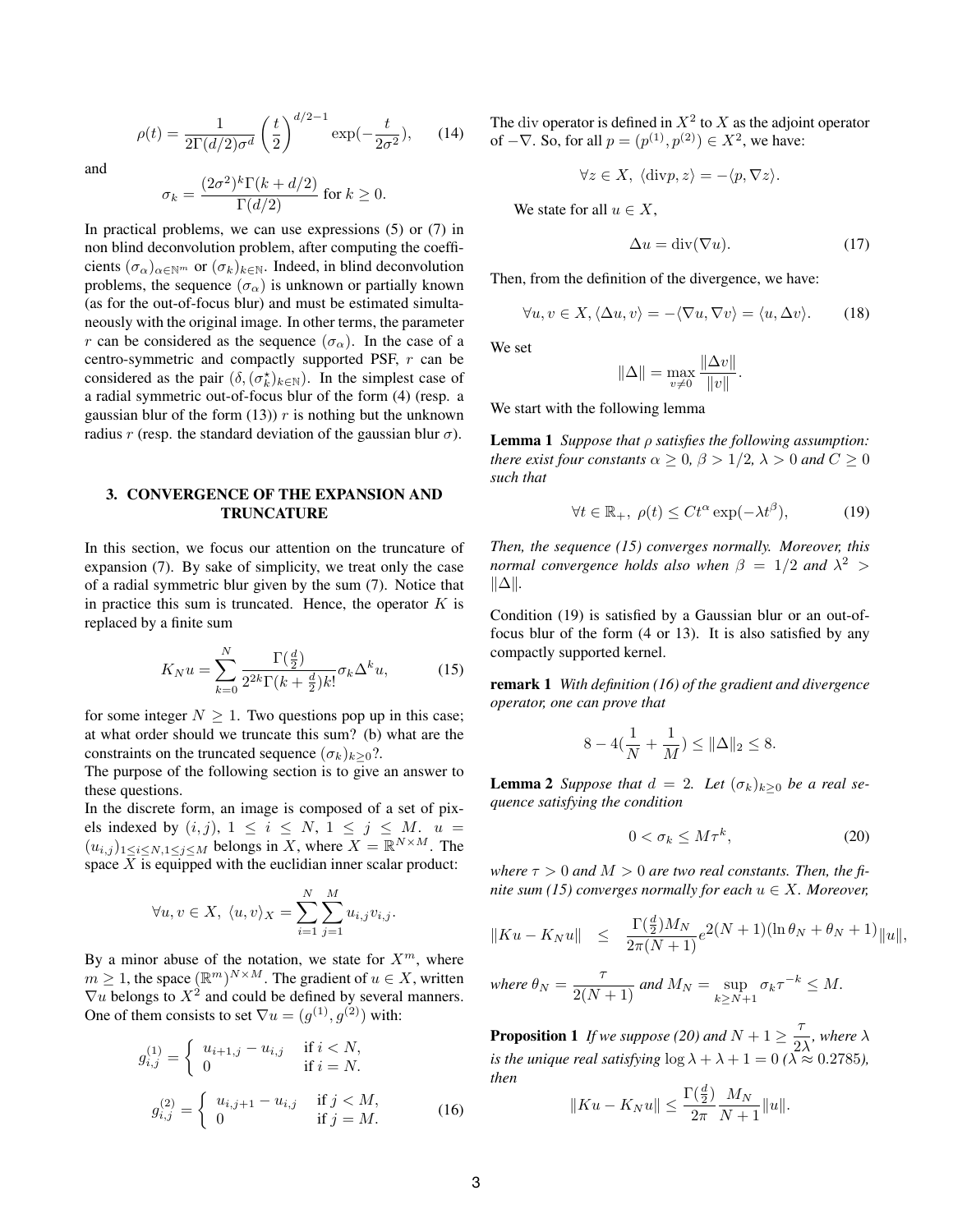#### 4. NUMERICAL RESULTS

To fix the ideas, on the following tests, we blur an "ideal" image  $u$  with an out-of-focus blurring operator  $k$  and with the new operator defined in (15). Thus, the data (namely the blurry images that we would like to restore) are:

- $u_0 = k * u$ ,
- $u_0 = K_N u$  defined in (15) for a given integer N.

Figure 1 compares the evolution citeria with respect to the radius r, between the convolutive model and the proposed one with respect to the criterion  $(2)$  with u known. This test shows that the graphs globally coincide and in a neighborhood of the optimum, they are overlaid.



(b) Test with  $u_0 = K_N u$ ; N = 30 and  $r = 7$ 

Fig. 1. Comparison of both criteria with respect to the radius  $r$ where  $u$  the ideal image is known.  $1(a)$  represents the comparison of the criteria for the data defined by an out-of-focus degraded (blurred) image, the blur radius is equal to  $r = 7$  and 1(b) is the comparison of the criteria where the data is defined by the new operator given by (15) for  $r = 7$ . For both examples, the order of the truncature  $N = 30$ .

Now, we suppose that the radius  $r$  is known and we would like to find  $u$ , an approximation of the ideal image.

The figure 2 presents the criterion (2) in the convolutive case (where k is an out-of-focus kernel (4)) and with proposed model (15) with respect to the iterations. The convergence toward the optimum is quite similar. This shows that, from a



Fig. 2. The criteria decay with respect to the iterations



(c) restored image by the new model

Fig. 3. restoration of an out-of-focus blurred image when  $r$  is unknown. 3(a) represents the original image, 3(b) the restored image with the convolutive model and 3(c) the restoration by the proposed model ( $r \approx 10$  with  $N = 50$ ).

numerical viewpoint, the new approach is in accordance with the older approach (convolutive model).

The figure 3 compares the results given by both models. The chosen test (real-life) image has been acquired by a camera phone without autofocus (the mobile: Nokia N70). This image (494  $\times$  125) is a part of a visit card (V-Card). An interesting application of the proposed method is a preprocessing step in order to scan and recognize text or barcode in document acquired by a camera phone or a digicam (see [4, 5]). Here, of course the blur is unknown. We are in the blind deblurring case. We suppose that the main distortion of this image is an out-of-focus blur plus a gaussian noise. So, we must give an approximation of the blur radius r . Many approaches may be used, for example we can estimate simultaneously r with the original image or, when we deal with an out-of-focus blur, we can firstly estimate an approximation of r in the cepstral domain (see [13]) then we use our